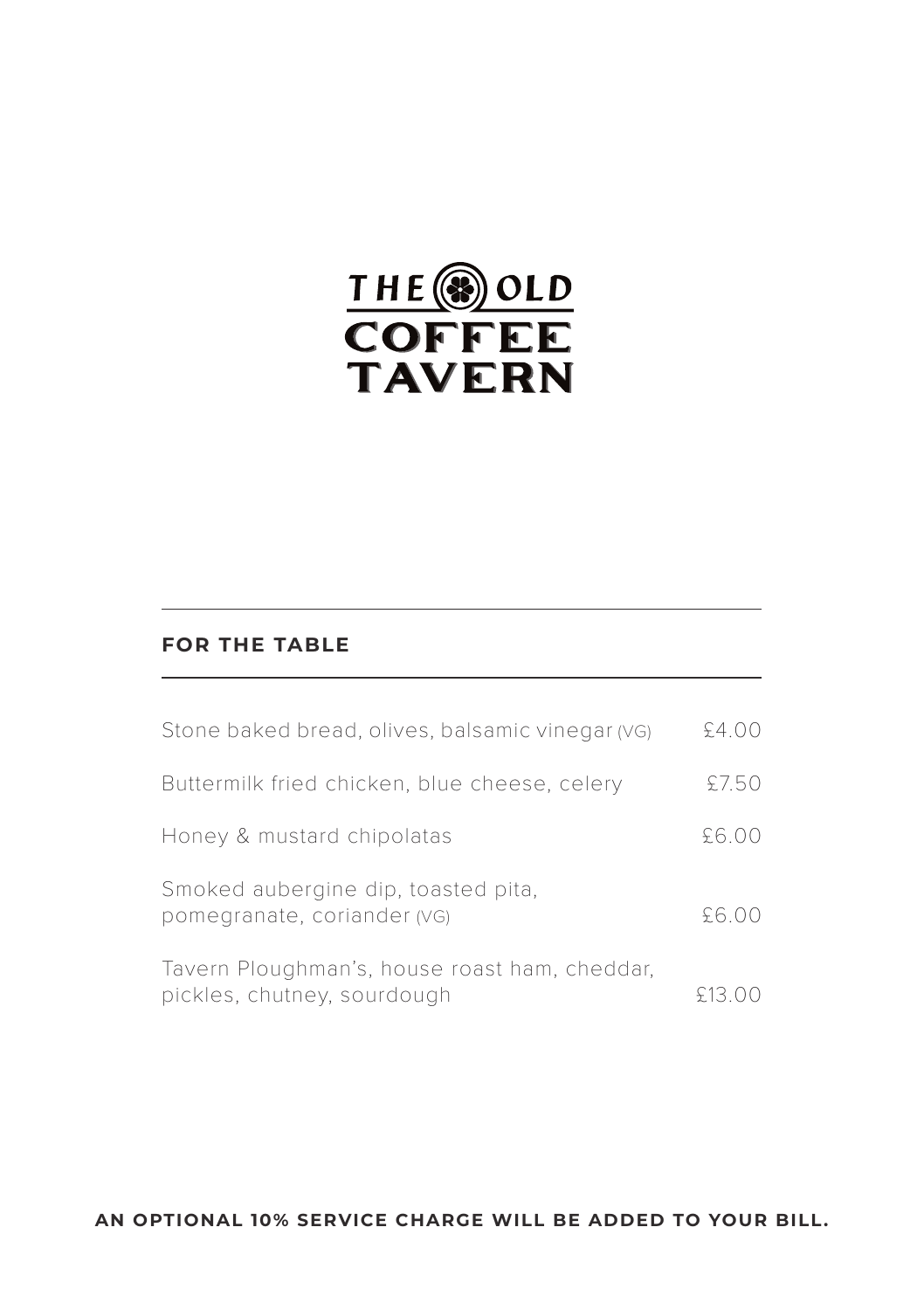## **COCKTAILS**

| Negroni<br>Beefeater Gin, Campari, Martini Rosso                                       | £9.50 |
|----------------------------------------------------------------------------------------|-------|
| Pink Ginger<br>House infused pink grapefruit & rosemary Gin, Lixir ginger ale          | £7.50 |
| Old Fashioned<br>Bulleit Bourbon, sugar syrup, Angostura bitters                       | £9.50 |
| Hugo<br>Beefeater Gin, elderflower cordial, mint, cucumber, soda                       | £8.50 |
| Tommy's Margarita<br>Olmeca Tequila, lime juice, agave syrup                           | £8.50 |
| Rhubarb & Rosehip Rickey<br>Beefeater Gin, lime, rhubarb & rosehip cordial, soda water | £8.00 |
| Passionfruit Caipirinha<br>Cachaca, passionfruit cordial, lime                         | £8.00 |
| Piña Colada<br>Rum, coconut, pineapple juice                                           | £8.00 |
| Espresso Martini<br>Absolut Vodka, Kahlua, fresh espresso, sugar syrup                 | £9.00 |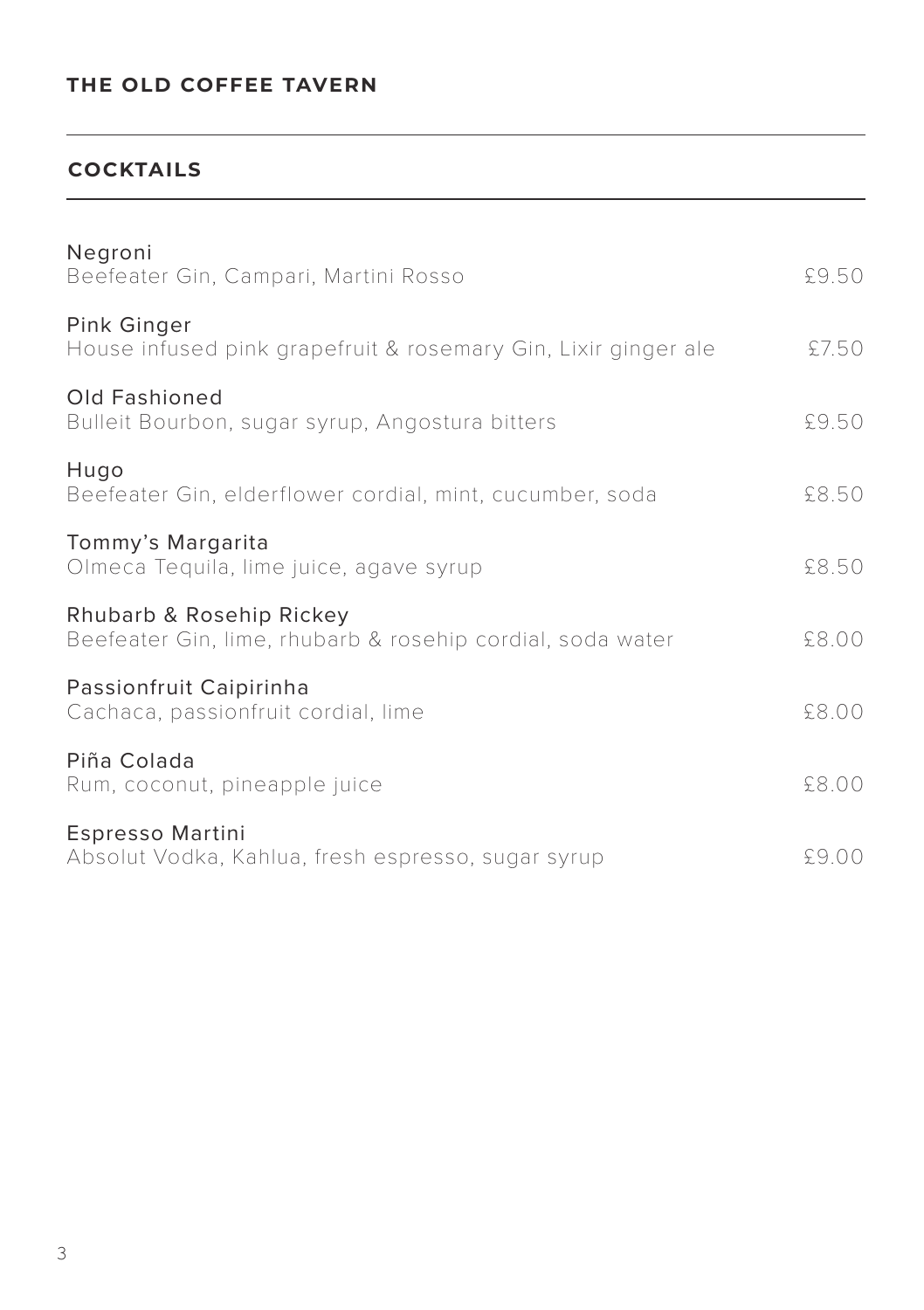#### **SPRITZ**

| <b>Aperol Spritz</b><br>Aperol, prosecco, soda                         | 58.50 |
|------------------------------------------------------------------------|-------|
| Lillet Spritz<br>Lillet, Lixir tonic water, strawberry, cucumber, mint | 58.50 |
| St. Germain Spritz<br>St Germain elderflower, prosecco, soda, berries  | 58.50 |

## **MR FITZPATRICKS VIRGIN COOLERS**

| Rhubarb & Rosehip                 | £2.50  |
|-----------------------------------|--------|
| Goosberry & Elderflower           | £2.50  |
| Lime & Lemongrass                 | £2.50  |
| Cranberry & pomegranate           | £2.50  |
| Sour cherry, red grape & hibiscus | \$2.50 |

*Keep it healthy or liven it up with your favourite gin or vodka*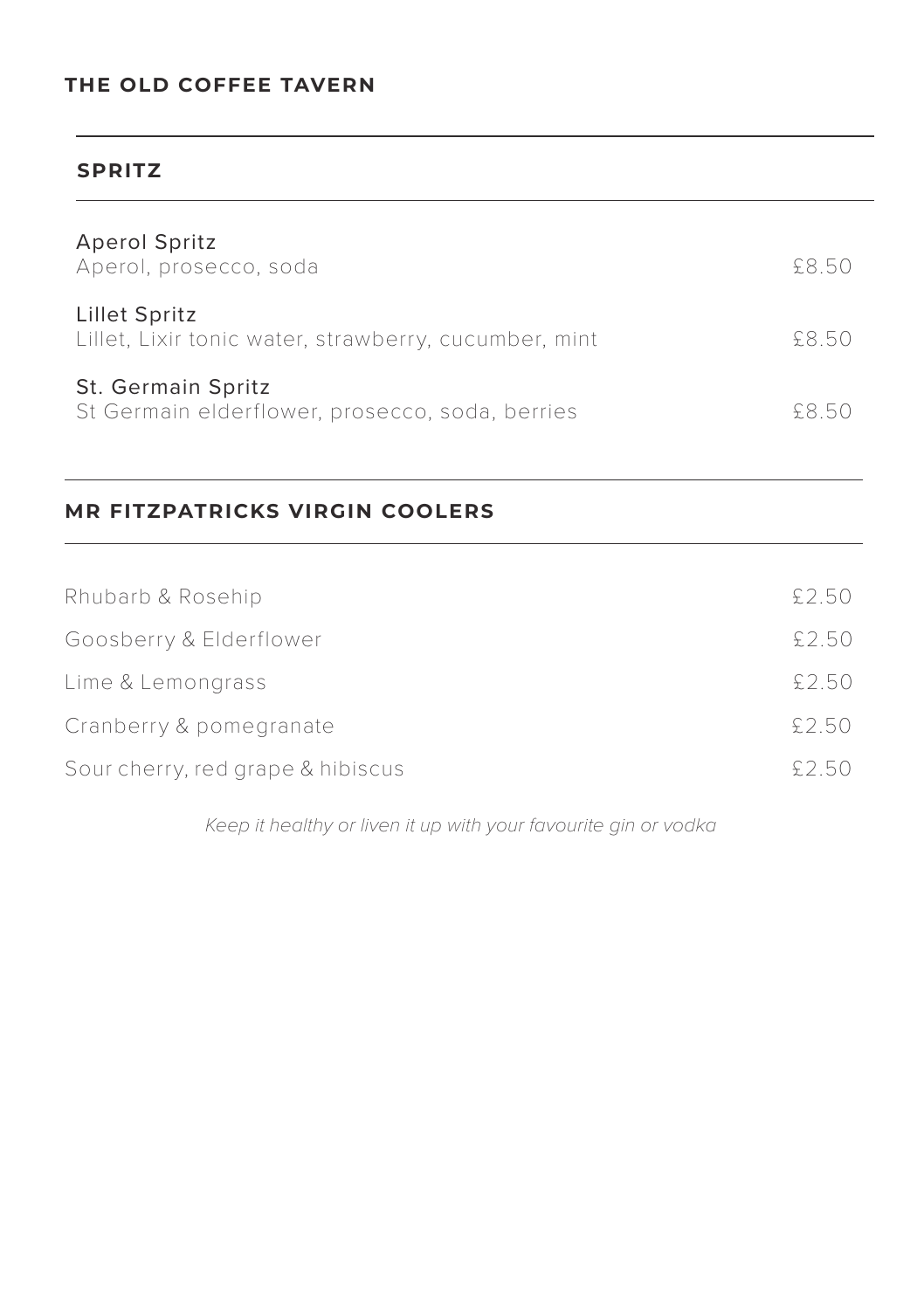| WHITE                                                      | 175ml         | 500ml   | Bottle        |
|------------------------------------------------------------|---------------|---------|---------------|
| Viognier,<br>La Campagne, Languedoc, France                | £5.30         | £14.20  | £20.50        |
| QL Flowers Loureiro,<br>Quinta da Lixa, Loureiro, Portugal | £5.90         | £15.40  | £23.00        |
| Sauvignon Blanc,<br>Vinamar, Casablanca, Chile             | £6.05         | £16.10  | £24.00        |
| Pinot Grigio delle Venezie IGT,<br>Sartori, Veneto, Italy  | £6.15         | £16.40  | £24.50        |
| Chardonnay Les Mougeottes,<br>Languedoc, France            | £6.40         | £17.10  | £25.50        |
| Picpoul De Pinet,<br>Roquemoliere, Languedoc, France       | £6.65         | £17.80  | £26.50        |
| Sauv Blanc,<br>Yealands, Marlborough, New Zealand          | £7.15         | £19.80  | £29.50        |
| Albarino,<br>Ramon Bilbao, Rias Baixas, Spain              |               |         | £33.50        |
| Mâcon-Lugny Les Crays,<br>Joseph Drouhin, Burgundy, France |               |         | £34.50        |
| <b>ROSÉ</b>                                                | $175ml \cdot$ | 500ml • | <b>Bottle</b> |
| Granfort,<br>Rosé de Cinsault Pays d'Oc, France            | £5.30         | £13.20  | £20.50        |
| White Zinfandel,<br>Anchor Step, California, USA           | £6.65         | £17.80  | £26.50        |
| Mas Amor Rosado Massard,<br>Catalunya, Spain               | £7.55         | £21.40  | £32.00        |
| Esprit Gassier Rosé,<br>Gassier, Provence, France          |               |         | £38.50        |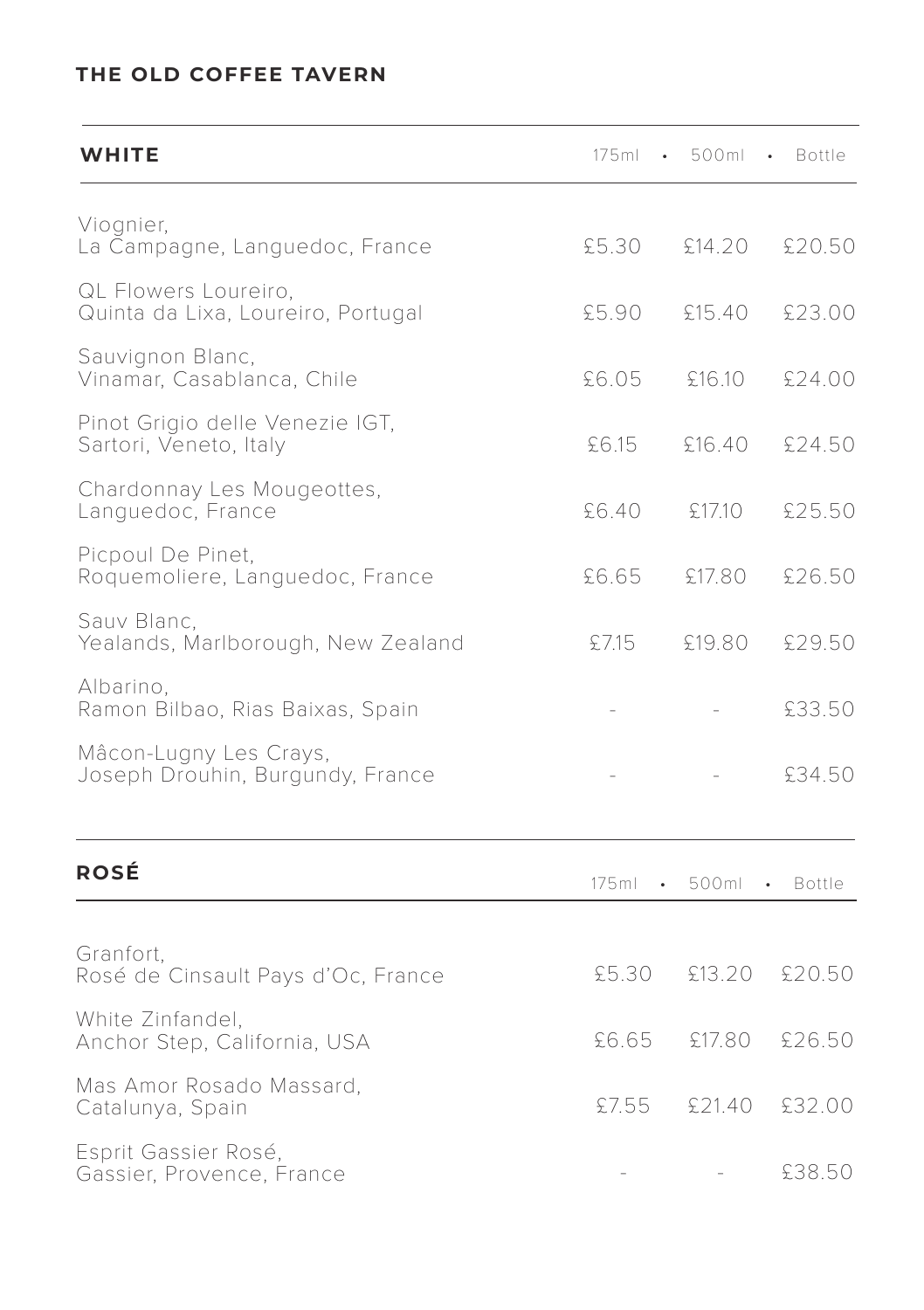| RED                                                                | 175ml | 500ml  | Bottle                     |
|--------------------------------------------------------------------|-------|--------|----------------------------|
| Carignan/Shiraz,<br>Le Bosq, Languedoc, France                     | £5.30 | £14.20 | £20.50                     |
| Montepulciano d'Abruzzo,<br>Borgo Sena, Tuscany, Italy             | £5.90 | £15.40 | £23.00                     |
| Melodias Malbec,<br>Trapiche, Mendoza, Argentina                   | £6.15 | £16.40 | £24.50                     |
| Cabernet Sauvignon Reserva,<br>Vinamar, Maipa, Chile               | £6.15 | £16.40 | £24.50                     |
| La Galiniere Merlot.<br>du Donjon, Languedoc, France               | £6.65 | £17.80 | \$26.50                    |
| On The Grapevine Shiraz,<br>McWilliams, New South Wales, Australia | £7.15 | £19.10 | £28.50                     |
| Rioja Crianza,<br>Ramón Bilbao, Rioja, Spain                       |       |        | £28.50                     |
| Carmenere Reserva,<br>Falernia, Elqui Valley, Chile                |       |        | £33.50                     |
| Single Vineyard Pinot Noir,<br>Yealands, Marlborough, New Zealand  |       |        | £39.50                     |
| <b>SPARKLING &amp; CHAMPAGNE</b>                                   |       | 125ml  | <b>Bottle</b><br>$\bullet$ |
| Galanti prosecco                                                   |       | £6.50  | £30.00                     |
| G.H Mumm                                                           |       |        | £58.00                     |
| G.H Mumm Rosé                                                      |       |        | £65.00                     |
| Perrier Jouet Brut                                                 |       |        | £68.00                     |

£75.00 -

Laurent Perrier Rosé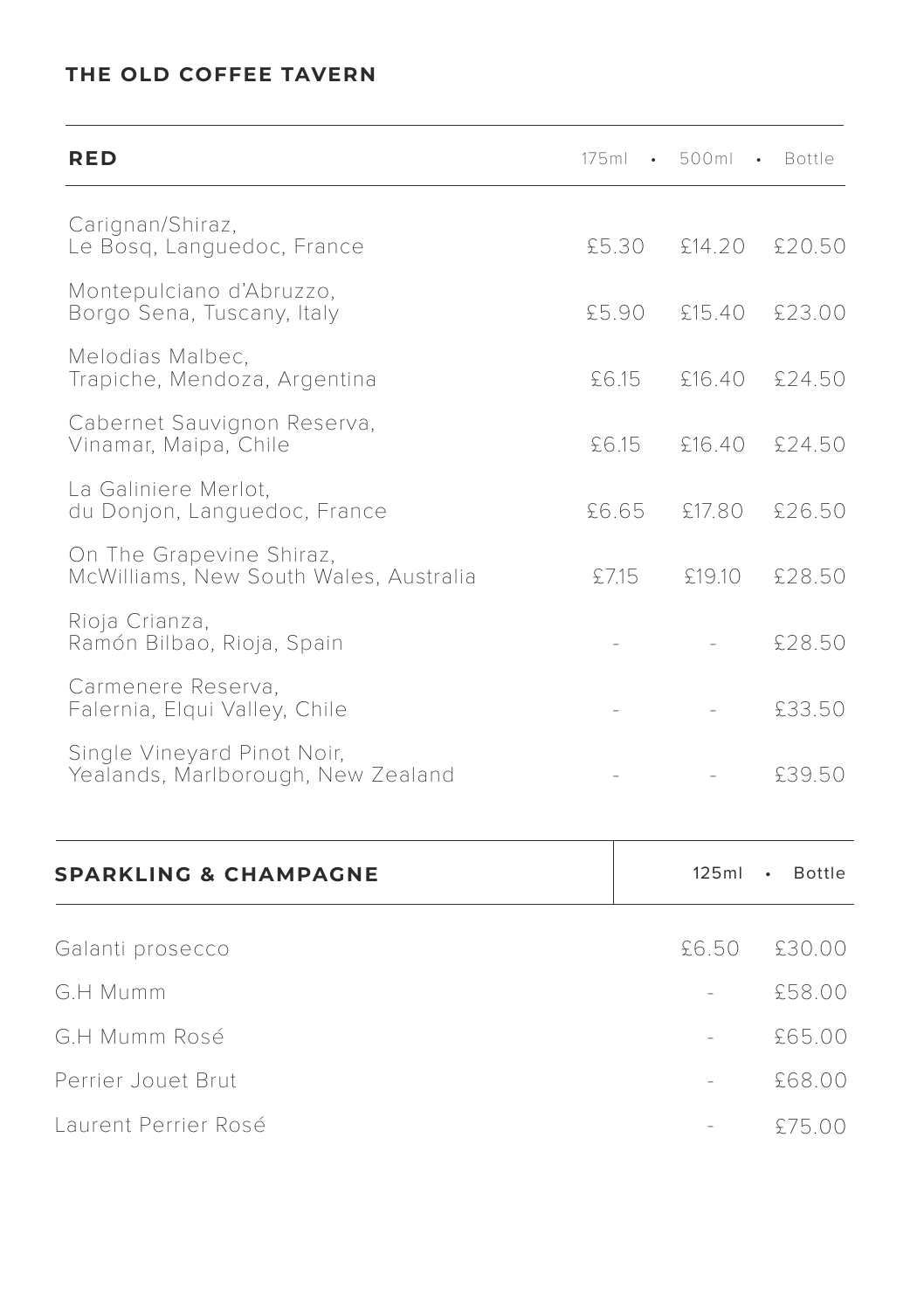#### **SINGLE MALTS**

| Aberfeldy 12yr     | £5.20 |
|--------------------|-------|
| Ardbeg 10yr        | £6.20 |
| Bowmore 12yr       | £5.60 |
| Bruichladdich 12yr | £7.00 |
| Chivas Regal 12yr  | £4.40 |
| Dalwhinnie 15yr    | £6.60 |
| Glenfiddich 12yr   | £5.40 |
| Glenkinchie 12yr   | £6.50 |
| Haig Clubman       | £3.60 |
| Highland Park 12yr | £5.60 |
| Jameson            | £3.60 |
| Lagavulin          | £6.70 |
| Monkey Shoulder    | £5.80 |
| Naked Grouse       | £4.70 |
| Singleton 12yr     | £7.20 |
| Talisker Skye      | £5.20 |

#### **BOURBON, JAPANESE, RYES**

| <b>Bulleit Bourbon</b> | \$410 |
|------------------------|-------|
| <b>Bulleit Rye</b>     | £5.30 |
| Jack Daniels           | £3.95 |
| Southern Comfort       | £3.60 |
| Woodfords reserve      | \$545 |
|                        |       |

### **BRANDY & COGNAC**

| Martell V.S.        | £3.60 |
|---------------------|-------|
| Courvoisier V.S.O.P | £5.70 |
| Hennesey V.S        | £4.90 |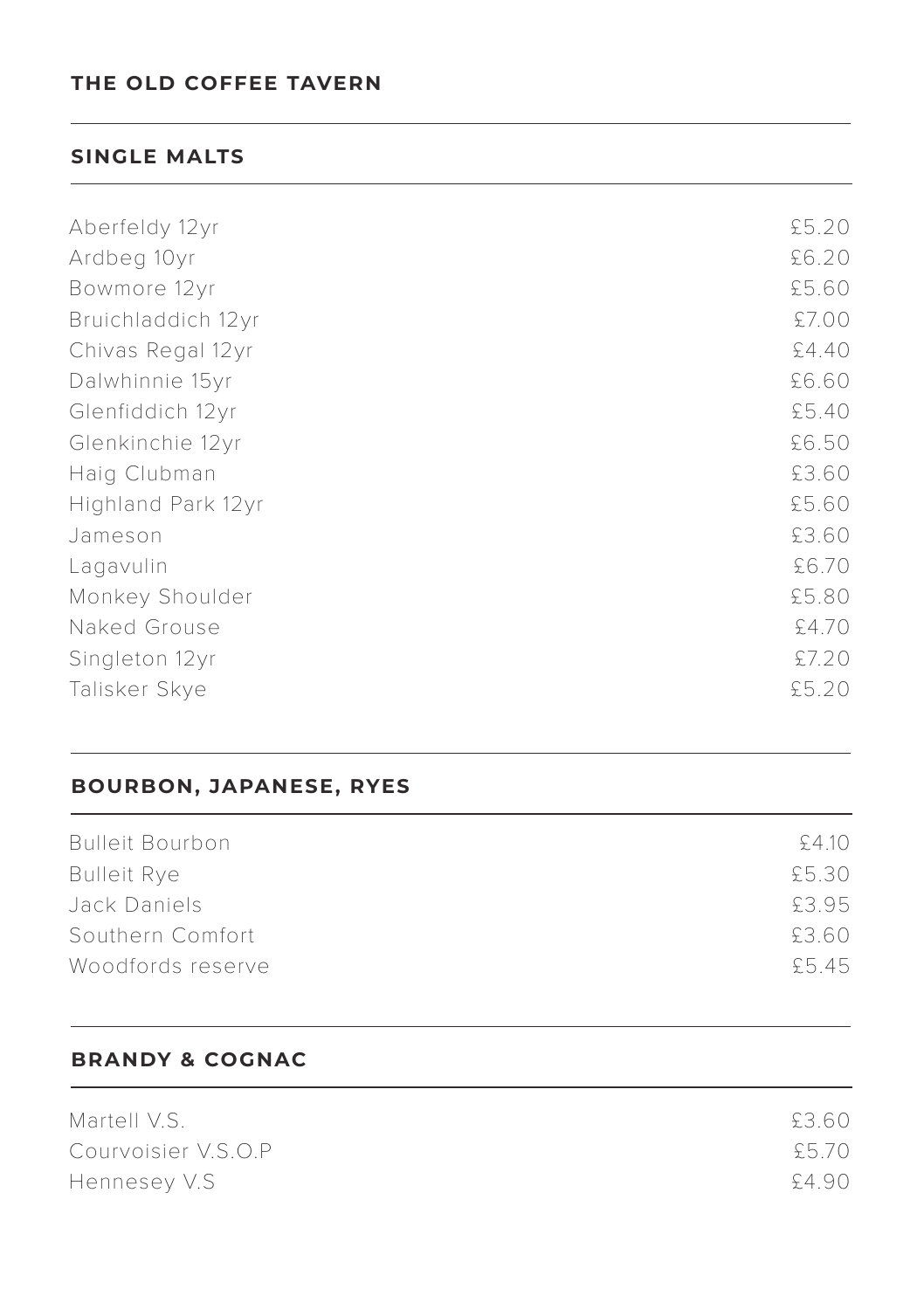#### **GINS**

| Beefeater                      | £3.60 |
|--------------------------------|-------|
| Bombay                         | £3.80 |
| <b>Botanist</b>                | £4.70 |
| Cotswolds                      | £4.70 |
| Half Hitch                     | £4.70 |
| Tangueray                      | £3.70 |
| Tangueray 10                   | £4.50 |
| Portobello                     | £4.45 |
| Roundhouse                     | £4.20 |
| Edinburgh                      | £3.60 |
| Hendricks                      | £4.70 |
| Monkey 47                      | £5.20 |
| Slingsby Gooseberry            | £5.40 |
| Beefeater Strawberry           | £3.80 |
| Beefeater Blood orange         | £3.70 |
| Gin Mare                       | £4.70 |
| Edinburgh Gin Raspberry        | £3.60 |
| Edinburgh Pommegranate & Rose  | £3.60 |
| Chase Pink grapefruit & pomelo | £5.45 |
| Edinburgh Gin Rhubarb & ginger | £3.60 |